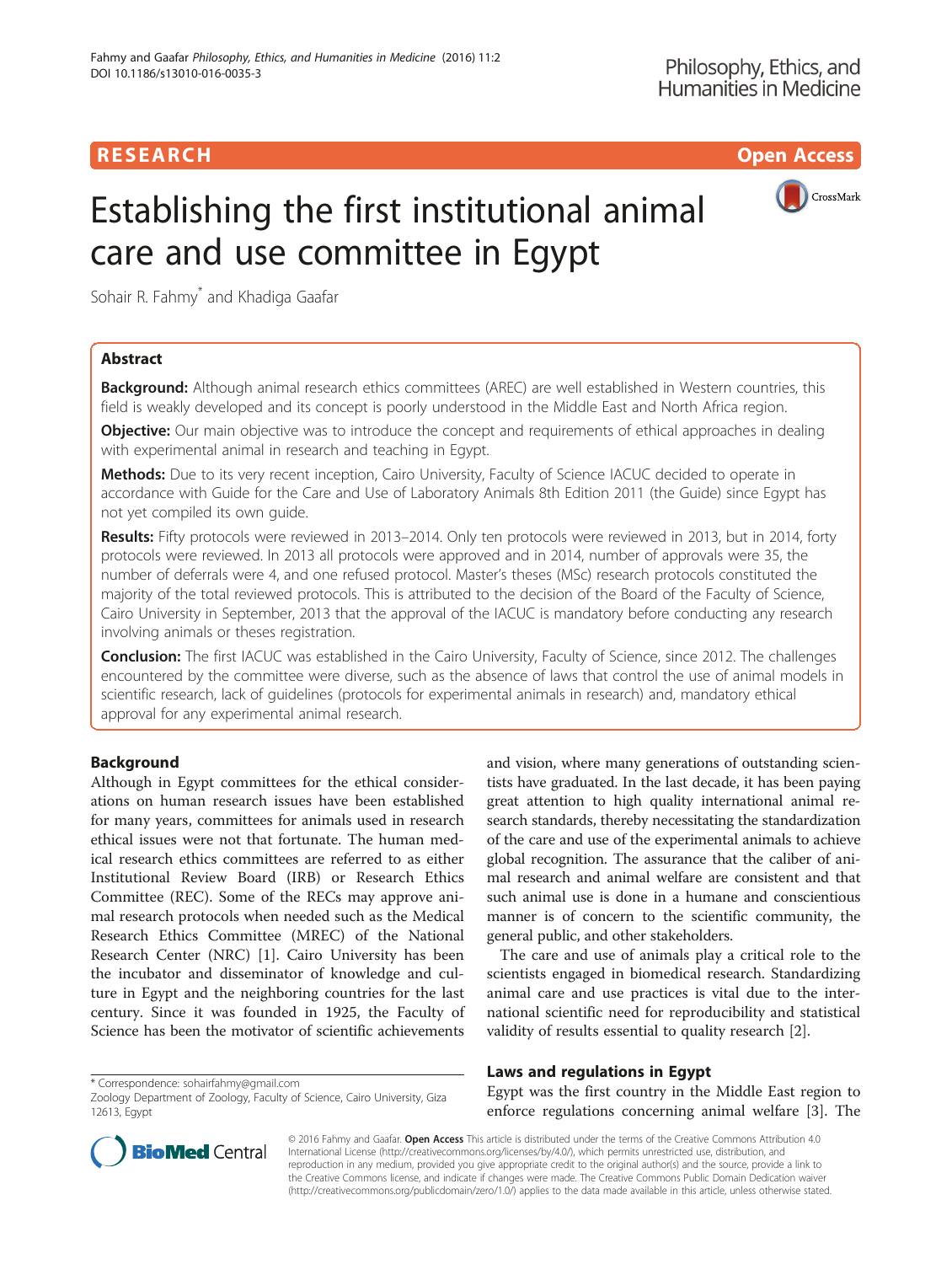official decrees of the Ministry of Agriculture in Egypt relevant to animal welfare are No. 27 (1967) that enforces the humane treatment of animals in general, while No. 45 (1967) concerns animal slaughter [[4\]](#page-5-0). In the 2014 Egyptian constitution, article 45 guarantees the humane treatment of animals and protects those under threat of extinction or danger (sis.gov.eg) [\[5](#page-5-0)]. Until now there are no decrees in Egypt that govern the use and care of experimental animals in research and teaching.

Egypt is an active participant in the World Organization for Animal Health (OIE) and was one of the first signatories of the mandate governing animal welfare. Egypt organized the second OIE Global Conference (October 2008) on Animal Welfare "Putting the OIE Standards to Work" for the implementation of animal welfare standards worldwide and assisting developing countries in this field. The first conference was held in Paris (2004), the OIE's mother home country, which paved the way for the unanimous adoption of global animal welfare standards by OIE Members. Since the early 2000s the OIE decided to develop the first international standards on the care and use of animal in research and education. At the OIE 78th General Assembly (2010), Terrestrial Code Chapter 7.8, which deals with the experimental animal care and use, states the obligatory establishment of institutional animal care and use committees (IACUC) in the 177 OIE Member Countries.

The difference between animal welfare and animal rights is not well discerned in Egypt, thereby the use of the word "welfare" is misleading and usually "rights" is meant. In Egypt, animal welfare is the responsibility of the Official Veterinary Services. Their activities are limited to health care, treatment, vaccination, feeding and housing, etc. There are 13 animal "welfare" nongovernmental organizations (NGOs) presently registered. Their main mission is to help abandoned and stray animals. The outcomes of their efforts are not well known due to lack of coordination.

Since Islam is the predominant religion in Egypt, animal welfare regulations are in accordance with Islamic religious teachings. In its holy book, the Quran, several verses are concerned with the importance of the humane treatment of animals. Moreover, there are several sayings of the Prophet Mohamed emphasizing the same principal. El Azhar El Shareef, the largest organization in the Middle East region dealing with Muslim affairs, established an animal welfare center to expand animal welfare awareness and to support the crucial and positive steps taken by governments or animal welfare societies towards developing guidelines on animal welfare [[3\]](#page-5-0).

### Guidelines used

In 1956, the International Council for Laboratory Animals Science (ICLAS) defined and established international guiding principles for using animals in biomedical research [[6](#page-5-0)]. It stipulated that each institute involved in animal research should have an ethics committee for monitoring research activities on the animals. ICLAS also formed the National Accreditation Board of Testing and Calibration Laboratories to accredit Laboratories involved in animal research.

Several international guidelines for use and care of animals in scientific procedures are well established such as the Canadian Council on Animal Care (CCAC) Volume 1 [\[7\]](#page-5-0); the National Research Council's Guide for the Care and Use of Laboratory Animals [\[8](#page-5-0)]; New Zealand's Good Practice Guide for the Use of Animals in Research, Testing and Teaching [[9\]](#page-5-0); the U.S. Public Health Service Policy on Humane Care and Use of Research Animals [[10](#page-5-0)], the Australian Code of Practice for the Care and Use of Animals for Scientific Procedures [\[11\]](#page-5-0); and National Advisory Committee for Laboratory Animal Research (NACLAR) Guidelines on the Care and Use of Animals for Scientific Purposes [\[12\]](#page-5-0). Due to its very recent inception, Cairo University, Faculty of Science IACUC decided to operate in accordance with Guide for the Care and Use of Laboratory Animals 8th Edition 2011 (the Guide) since Egypt has not yet compiled its own guide.

#### Training and workshops

Following establishment of Cairo University, Faculty of Science IACUC, two members of the committee attended the IACUC conference held in Baltimore, 18–19 March, 2013. They presented a poster entitled "Towards Establishing an Ethical Committee for Animal Research: Challenges and Opportunities" [\[13\]](#page-5-0). Other committee members got their training through workshops. Research ethics workshops were held in Cairo University to create awareness of international guidelines for animal care and use. Five workshops were conducted: (1) "Ethics in Science" in November 2012, (2) "Institutional Review Board (IRB) in Biomedical Research" (3) "Importance of Institutional Animal Care and Use Committee (IACUC)in Science" in December 2012, (4) "Guidelines of animal care and use committee" in March 2013 and (5) "Establishment of the animal care and use program" in April 2013. Other workshops were held in Faculty of Science of different universities in Egypt; Tanta University (2012), El Mansoura University (2013) and Helwan University (2014).

# Standard Operating Procedures (SOPs)

The objective of Standard Operating Procedures (SOPs) is to ensure quality and consistency in review of research proposals, to prevent infliction of unnecessary pain and sufferings before, during and after experiments on animals and to follow the Guide for the Care and Use of Laboratory Animals 8th Edition 2011 (the Guide).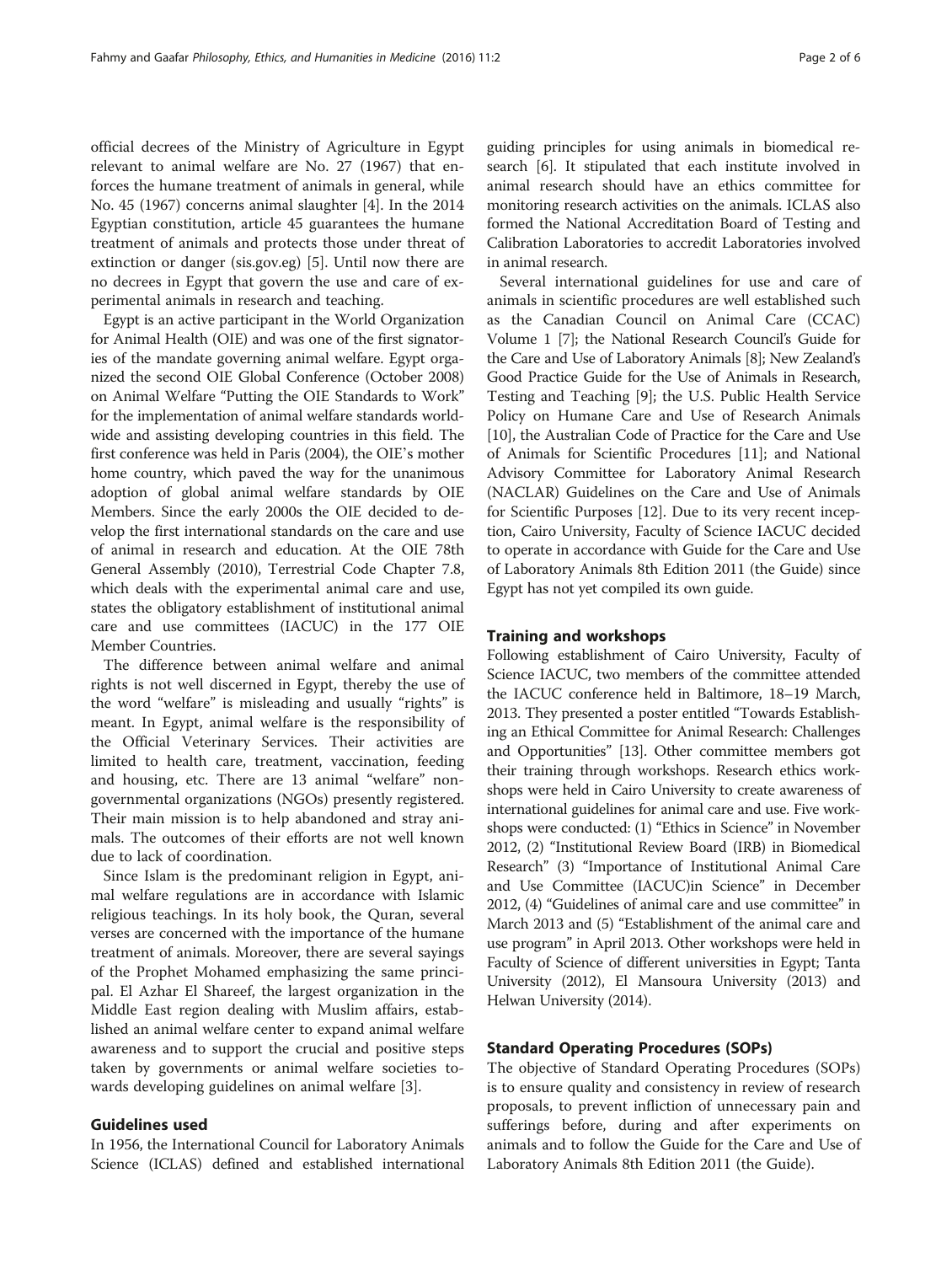### Constitution of the IACUC

The IACUC is constituted to ensure a) competent review of the ethical aspects of the research and b) independence from influences that could affect the performance of unbiased reviews.

Prior to 2012, the care for animals used in research in Cairo University, Faculty of Science was directly the responsibility of the researchers and thereby, the quality of animal care and animal welfare varied tremendously. Even within the same scientific team, research laboratories had inconsistent animal care policies and standards. In 2012, Cairo University, Faculty of Science, established its own institutional animal care and use committee (IACUC) which is responsible for (1) reviewing research protocols that require the use of animals to make sure the methods of animal care and use are compliant to the international guidelines and the Guide; (2) submitting its well considered decision and modifications if any (3) issuing an approval for commencement of research (4) inspecting animal facilities and (5) evaluating animal care programs twice a year.

The first Chairperson, who initiated the establishment of the IACUC, was appointed directly by the Dean of the Faculty of Science, Cairo University. An initial group of members were selected directly by the Chairperson. The Chairperson then seeked the approval of the Dean of the Faculty of Science, Cairo University and its Board for the whole composition of the committee. The succeeding Chairperson will be chosen by the Dean and appointed after approval of the Faculty Board.

There are thirteen members in the committee representing a multidisciplinary and multisectorial composition. Due to lack of specialties in the animal care field, the IACUC includes a number of practicing scientists experienced in research ethics committees (RECs) to enhance the reviewing process. The IACUC members include, affiliated and non-affiliated practicing scientists experienced in research involving animals, a Muslim sheikh, a veterinarian and a layperson. An IACUC member does not participate in the review or approval of a proposal in which that member has a conflicting interest.

In the first year of its establishment (2012), the IACUC had no room, secretary, computers, website or any basic facilities. The IACUC members developed a number of different application forms for reviewing a proposed research project's observance to the international guidelines governing the use of animals in research. In 2013, an office was allocated to the committee's activities with one computer and secretary. Moreover a website (ACUC.sci.cu.edu.eg) was developed. Regarding the budget, there is no yearly budget for the committee and there are no fees charged for protocol review.

#### Meeting frequency

The IACUC meets once a month on a regularly scheduled day. The quorum requirement is half of the members with a minimum of five. In the beginning, the IACUC meeting average duration was one hour as only one or two protocols were submitted to the committee for reviewing. This increased gradually to 3 and 5 h as the researchers in the Faculty were forced to seek the IACUC's approval for their articles to be accepted by international peer- reviewed journals.

#### Voting and decision-making

All members attending the meeting while a protocol was discussed participated in the voting unless a member had a conflict of interest. One of four different decisions can be taken by the IACUC committee after reviewing a protocol: (1) Approval of research; (2) Approval with minor changes; (3) Deferral and (4) Disapproved.

#### Review of applications of new studies

The IACUC members decided to review with a full committee review method to ensure the cooperation and provide all committee members with a hand's on training. IACUC chairperson assigns one or two members to conduct a pre-review of animal use protocol applications, search for research duplication and to present the protocol for discussion at the meeting. They also help the researchers in filling the application form and guide them in fulfilling the requirements for committee approval of their protocols. All members receive protocols for review at least 1 week prior to the review meeting. They are required to review all submitted materials and be prepared to discuss all protocols at the convened meeting. All protocols are reviewed during the meeting. The secretary attends the meeting and records all notes and comments of the members, also distributes then collects the assigned voting form for each protocol. Written notification of the committee decision is sent to the researcher.

The committee undertook many training workshops to elucidate and demonstrate to the researchers how to fill their proposals (application form), and fulfill the ethical requirements to attain the approval of the committee.

The most important criteria in reviewing process include scientific design of the study, assessment of predictable risks/harms to the animals, protocol and perform of the study, plans for data analysis and reporting as well as facilities and infrastructure in the animal house. A couple of committee members established Standard Operating Procedures (SOPs) to ensure quality and consistency in reviewing of research proposals. Copy of SOPs in Arabic language was also written and distributed to researchers as a guide for the committee reviewing system. The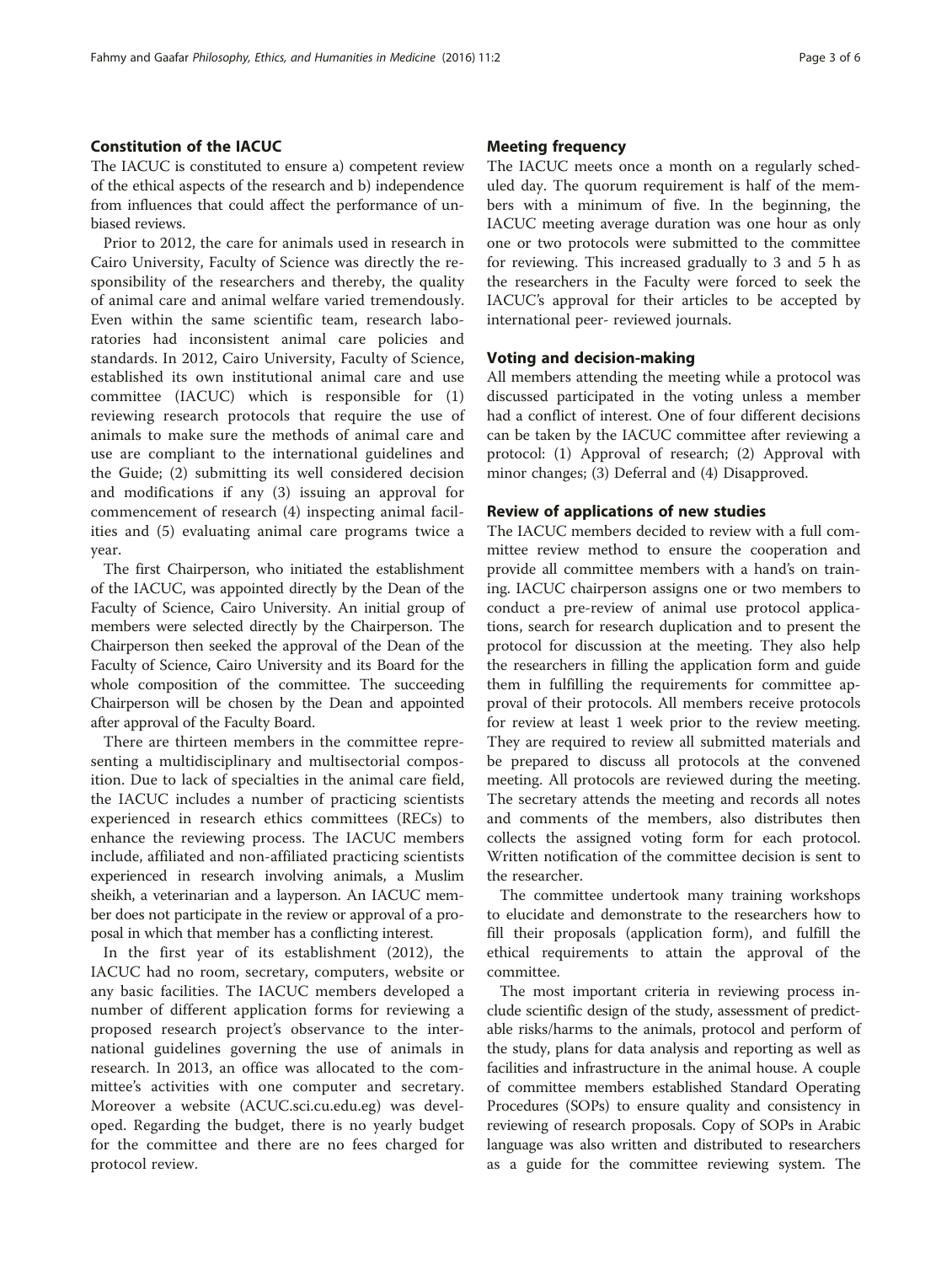

Committee reports its findings and plans for correction of deficiencies to the Dean of the Faculty (Institutional Official (IO)).

### IACUC feedback

Fifty protocols were reviewed in 2013–2014. Only ten protocols were reviewed in 2013 (Fig. 1), but in 2014, forty protocols were reviewed (Fig. 2). In 2013 all protocols were approved (Fig. [3\)](#page-4-0) and in 2014, number of approvals were35, the number of deferrals were 4, and one refused protocol (Fig. [3\)](#page-4-0).

As shown in Fig. [4](#page-4-0), MSc research protocols constituted the majority of the total reviewed protocols in 2013 and 2014. This is attributed to the decision of the Board of the Faculty of Science, Cairo University in September, 2013 that the approval of the IACUC is mandatory before conducting any research involving animals or theses registration.

## **Discussion**

The present investigation aimed to document the challenges encountered in the establishment of the first IACUC in Egypt. At the start, a great number of the

scientific community in the Cairo University, Faculty of Science were against its establishment citing the following arguments: 1) lack of guidelines that organize the work with animals in Egypt; 2) absence of animal welfare act regarding use of animals in research and teaching; 3) ill-equipped animal room to provide appropriate animal husbandry, care and use. Despite these issues, our determination enabled us to convince the decision makers, scientific colleagues, and other stakeholders of the inevitability of its establishment. Starting IACUC would help our resourceful scientists to publish their studies in acclaimed peer reviewed journals, to gain grants from international funds and institutions, and to form scientific cooperation with reputable universities worldwide. Furthermore, all these factors would help Cairo University in attaining a competitive rank amongst the world class institutions.

In support of the IACUC, we developed an application form and SOPs to regulate the reviewing procedures. To address the issues raised by our colleagues the following actions were taken: (1) With respect to lack of guidelines, the IACUC decided to follow the Guide for Care and Use of Animals (Guide, 2011); (2) the committee

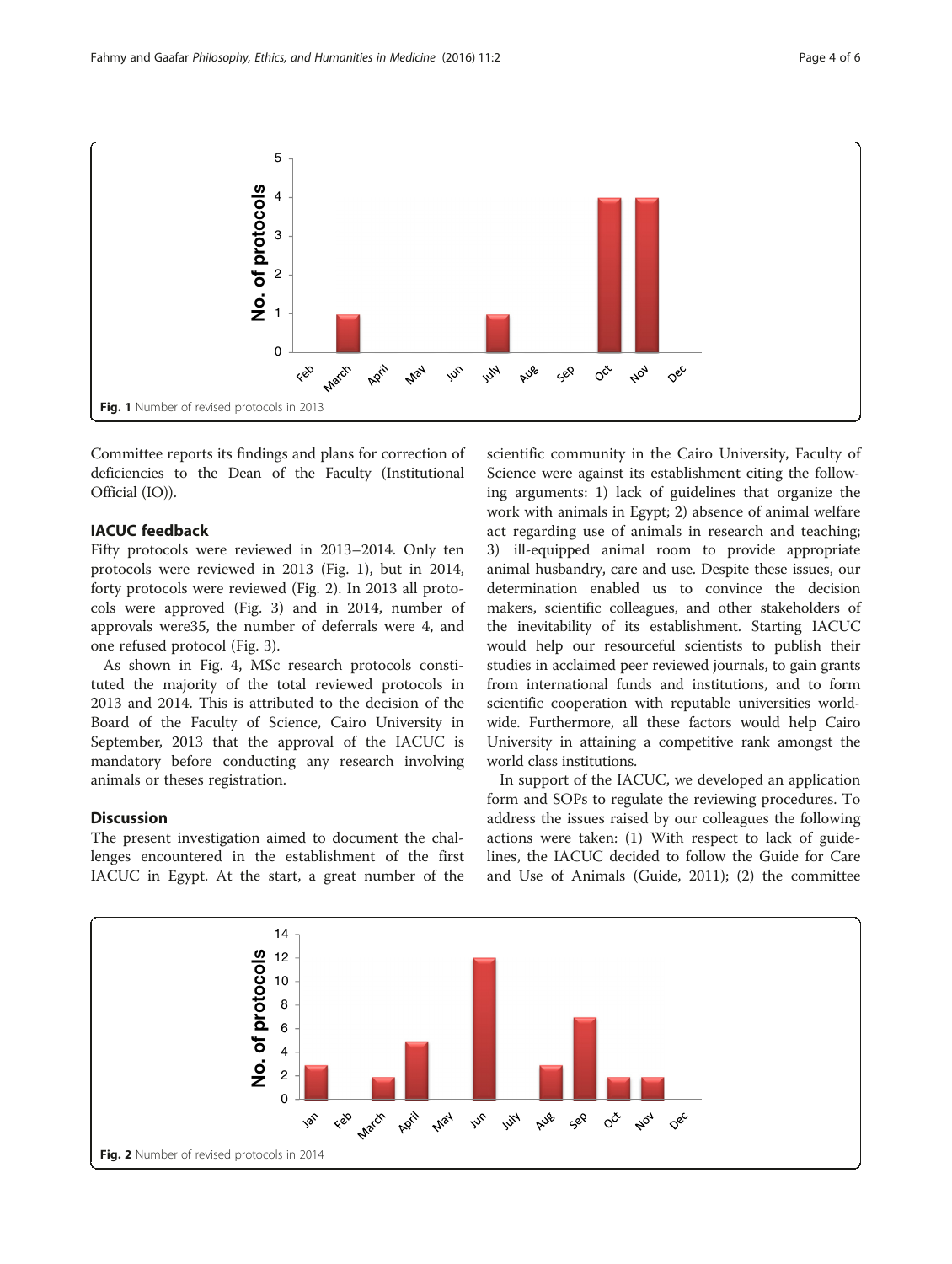<span id="page-4-0"></span>

started to reorganize the animal house at the Department of Zoology to be compliant with the minimum requirements set by the international guidelines. The committee also developed a proposal to design and establish a state of the art animal facility in the Cairo University.

The few protocols submitted to the IACUC in 2013 may be attributed to lack of conviction and mandatory regulation for having an IACUC approved study, and low percentage of research paper rejection due to absence of approval by acclaimed peer reviewed journals. In 2014, the faculty board decided that the approval of the IACUC of the research study using animals is a condition for registration for M.Sc and Ph.D., degrees, in addition to the stipulation of an ethical approval for publication of the study.

The committee approved all protocols in 2013 to encourage and train the researchers as well as the IACUC members and to develop an adequate application form and a well-organized system. In 2014, the percentage of rejections and deferrals increased as the numbers of protocols increased and experience of the members also increased. Regarding the types of reviewed protocols, it was noted that the majority of the total reviewed protocols were those of MSC degree and the minority were research papers; this may be attributed to the obligatory approval by the ethics committee prior to registration.

The performance of the committee members has improved considerably after attending PRIM&R conferences. The IACUC was able to acquire basic administrative